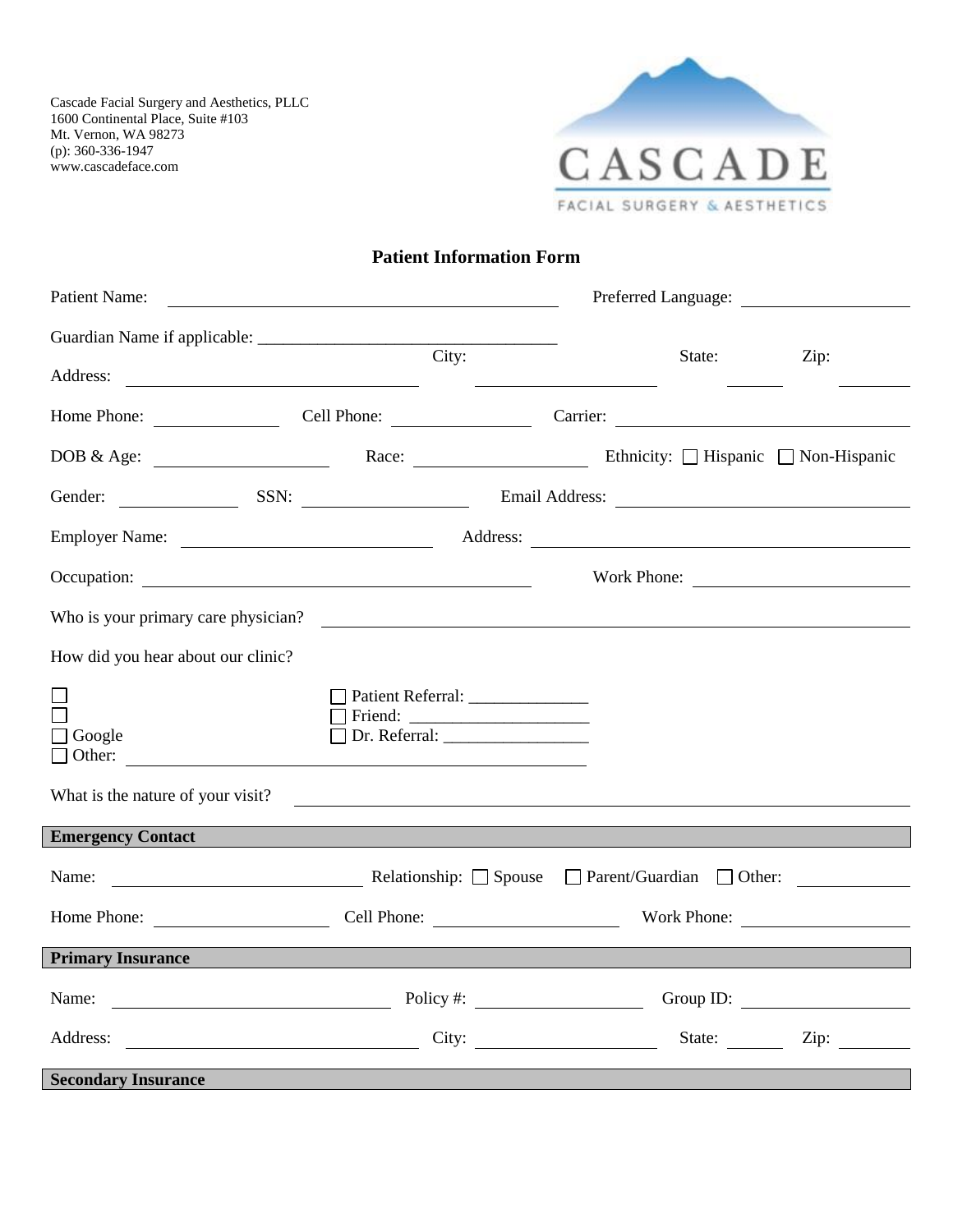

| Name: |                                                                                                                                                                                                                                  |         |                |            | Group ID:<br>Policy #: $\qquad \qquad$                                                                                                                                                                                                                     |
|-------|----------------------------------------------------------------------------------------------------------------------------------------------------------------------------------------------------------------------------------|---------|----------------|------------|------------------------------------------------------------------------------------------------------------------------------------------------------------------------------------------------------------------------------------------------------------|
|       |                                                                                                                                                                                                                                  |         |                |            |                                                                                                                                                                                                                                                            |
|       |                                                                                                                                                                                                                                  |         |                |            |                                                                                                                                                                                                                                                            |
|       |                                                                                                                                                                                                                                  |         |                |            |                                                                                                                                                                                                                                                            |
|       | <b>Assignment and Release</b>                                                                                                                                                                                                    |         |                |            |                                                                                                                                                                                                                                                            |
|       | I, have insurance coverage and assign all medical benefits, if any,                                                                                                                                                              |         |                |            |                                                                                                                                                                                                                                                            |
|       |                                                                                                                                                                                                                                  |         |                |            | otherwise payable to me for services rendered. I understand that I am financially responsible for all charges whether or not<br>paid by insurance. I hereby authorize the doctor to release all information necessary to secure the payment of benefits. I |
|       | authorize the use of this signature on all my insurance submissions.                                                                                                                                                             |         |                |            |                                                                                                                                                                                                                                                            |
|       |                                                                                                                                                                                                                                  |         |                |            |                                                                                                                                                                                                                                                            |
|       | Signature of Insured / Guardian                                                                                                                                                                                                  |         |                |            | Date                                                                                                                                                                                                                                                       |
|       | <b>Section I: Surgery and Anesthesia History</b>                                                                                                                                                                                 |         |                |            | <u> 1989 - Germany Start, amerikan beste beste beste beste beste beste beste beste beste beste beste beste beste</u>                                                                                                                                       |
| 1.    | Have you ever had surgery? $\Box$ No $\Box$ Yes, please describe:                                                                                                                                                                |         |                |            |                                                                                                                                                                                                                                                            |
|       |                                                                                                                                                                                                                                  |         |                |            |                                                                                                                                                                                                                                                            |
|       |                                                                                                                                                                                                                                  |         |                |            |                                                                                                                                                                                                                                                            |
| 2.    |                                                                                                                                                                                                                                  |         |                |            | Do you have a blood relative who had anesthesia complications of any kind? $\Box$ No $\Box$ Yes, please describe:                                                                                                                                          |
|       |                                                                                                                                                                                                                                  |         |                |            | ,我们也不会有什么。""我们的人,我们也不会有什么?""我们的人,我们也不会有什么?""我们的人,我们也不会有什么?""我们的人,我们也不会有什么?""我们的人                                                                                                                                                                           |
|       |                                                                                                                                                                                                                                  |         |                |            |                                                                                                                                                                                                                                                            |
|       |                                                                                                                                                                                                                                  |         |                |            |                                                                                                                                                                                                                                                            |
|       | <b>Section II: Specific Medical History Section 2006 Contract Contract Contract Contract Contract Contract Contract Contract Contract Contract Contract Contract Contract Contract Contract Contract Contract Contract Contr</b> |         |                |            |                                                                                                                                                                                                                                                            |
| 1.    | Are you pregnant? $\Box$ No $\Box$ Yes                                                                                                                                                                                           | Height: |                |            |                                                                                                                                                                                                                                                            |
|       | Have you or do you still have:                                                                                                                                                                                                   |         | N <sub>0</sub> | <b>Yes</b> | <b>Description</b>                                                                                                                                                                                                                                         |
| 2.    | Asthma                                                                                                                                                                                                                           |         |                |            |                                                                                                                                                                                                                                                            |
| 3.    | Emphysema                                                                                                                                                                                                                        |         |                |            |                                                                                                                                                                                                                                                            |
| 4.    | <b>High Blood Pressure</b>                                                                                                                                                                                                       |         |                |            |                                                                                                                                                                                                                                                            |
| 5.    | <b>Heart Trouble</b>                                                                                                                                                                                                             |         |                |            |                                                                                                                                                                                                                                                            |
| 6.    | Hepatitis or Liver Trouble                                                                                                                                                                                                       |         |                |            |                                                                                                                                                                                                                                                            |
| 7.    | Kidney Trouble                                                                                                                                                                                                                   |         |                |            |                                                                                                                                                                                                                                                            |
| 8.    | <b>Diabetes</b><br><b>Epilepsy or Seizures</b>                                                                                                                                                                                   |         |                |            |                                                                                                                                                                                                                                                            |
| 9.    |                                                                                                                                                                                                                                  |         |                |            |                                                                                                                                                                                                                                                            |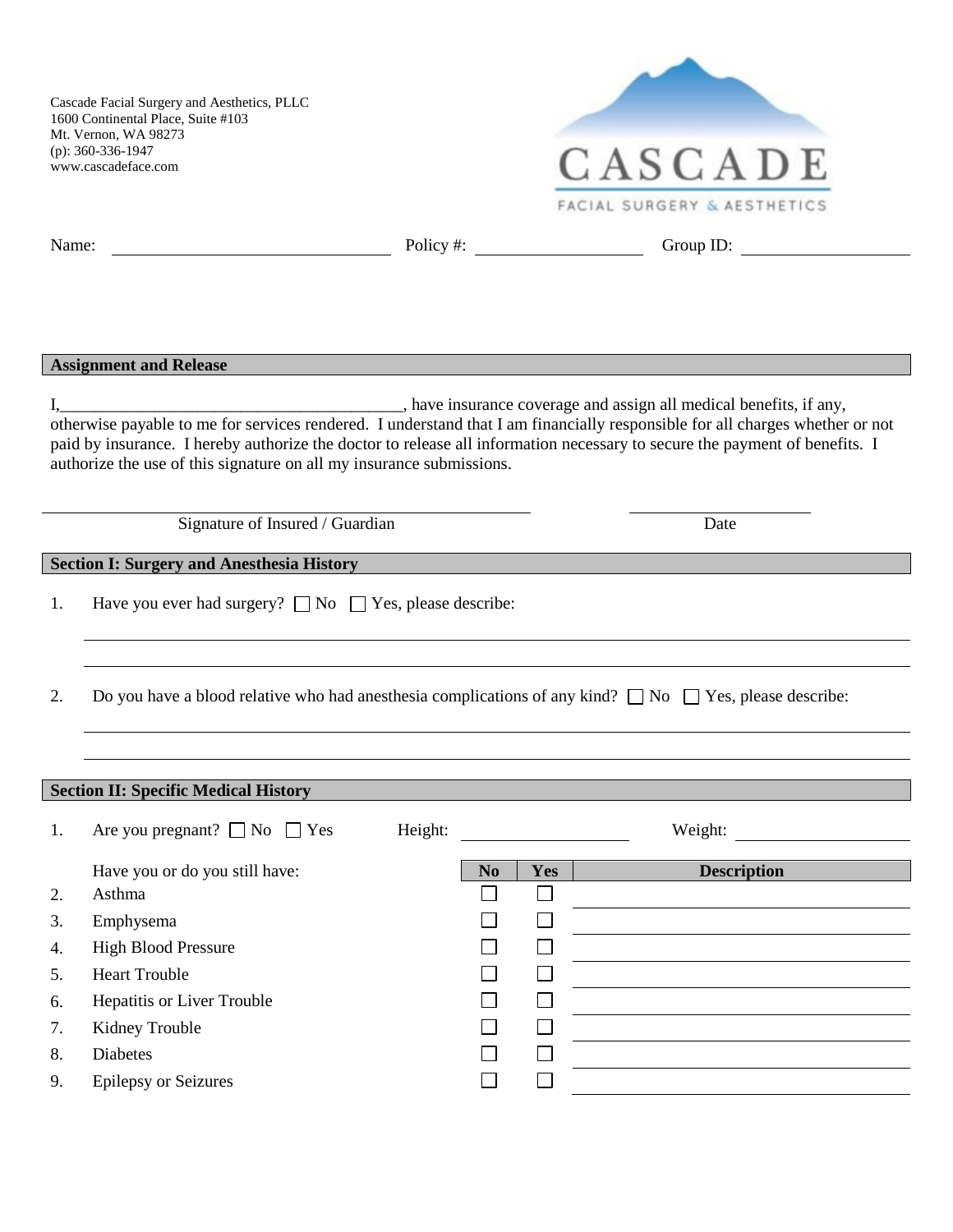

| 10. | <b>Stroke</b>                                                                                                                               |                             |     |                    |
|-----|---------------------------------------------------------------------------------------------------------------------------------------------|-----------------------------|-----|--------------------|
| 11. | Problem Scarring                                                                                                                            |                             |     |                    |
| 12. | Have you been referred for or had psychiatric care?                                                                                         | $\mathbf{L}$                |     |                    |
| 13. | Others Not Listed:<br><u> 1989 - Johann Harry Harry Harry Harry Harry Harry Harry Harry Harry Harry Harry Harry Harry Harry Harry Harry</u> |                             |     |                    |
|     |                                                                                                                                             |                             |     |                    |
|     | <b>Section III: Social History</b>                                                                                                          |                             |     |                    |
| 1.  | Do you smoke? $\Box$ No $\Box$ Yes, how much?                                                                                               |                             |     |                    |
| 2.  | $\Box$ No $\Box$ Yes, how much?<br>Do you drink?                                                                                            |                             |     |                    |
| 3.  | Do you have children? $\Box$ No $\Box$ Yes, how many?                                                                                       |                             |     |                    |
|     |                                                                                                                                             |                             |     |                    |
|     | <b>Section IV: Family History</b>                                                                                                           |                             |     |                    |
|     | Have any blood relatives had any of the following?                                                                                          | N <sub>0</sub>              | Yes | <b>Description</b> |
| 1.  | Cancer                                                                                                                                      |                             |     |                    |
| 2.  | <b>Bleeding Tendency</b>                                                                                                                    |                             |     |                    |
| 3.  | Leukemia                                                                                                                                    |                             |     |                    |
| 4.  | <b>Heart Disease</b>                                                                                                                        |                             |     |                    |
| 5.  | <b>High Blood Pressure</b>                                                                                                                  |                             |     |                    |
| 6.  | Repeated Infections                                                                                                                         |                             |     |                    |
| 7.  | <b>Chronic Lung Disease</b>                                                                                                                 |                             | L   |                    |
| 8.  | Tuberculosis                                                                                                                                |                             |     |                    |
| 9.  | Asthma                                                                                                                                      |                             |     |                    |
| 10. | Severe Allergies                                                                                                                            |                             |     |                    |
| 11. | <b>Kidney Disease</b>                                                                                                                       |                             |     |                    |
| 12. | Arthritis                                                                                                                                   |                             |     |                    |
| 13. | <b>Mental Illness</b>                                                                                                                       |                             |     |                    |
| 14. | <b>Convulsions or Fits</b>                                                                                                                  |                             |     |                    |
| 15. | Migraine Headaches                                                                                                                          |                             |     |                    |
| 16. | Diabetes                                                                                                                                    |                             |     |                    |
| 17. | Gout                                                                                                                                        |                             |     |                    |
| 18. | <b>Thyroid Trouble</b>                                                                                                                      |                             |     |                    |
| 19. | Obesity                                                                                                                                     | $\mathcal{L}_{\mathcal{A}}$ |     |                    |
|     |                                                                                                                                             |                             |     |                    |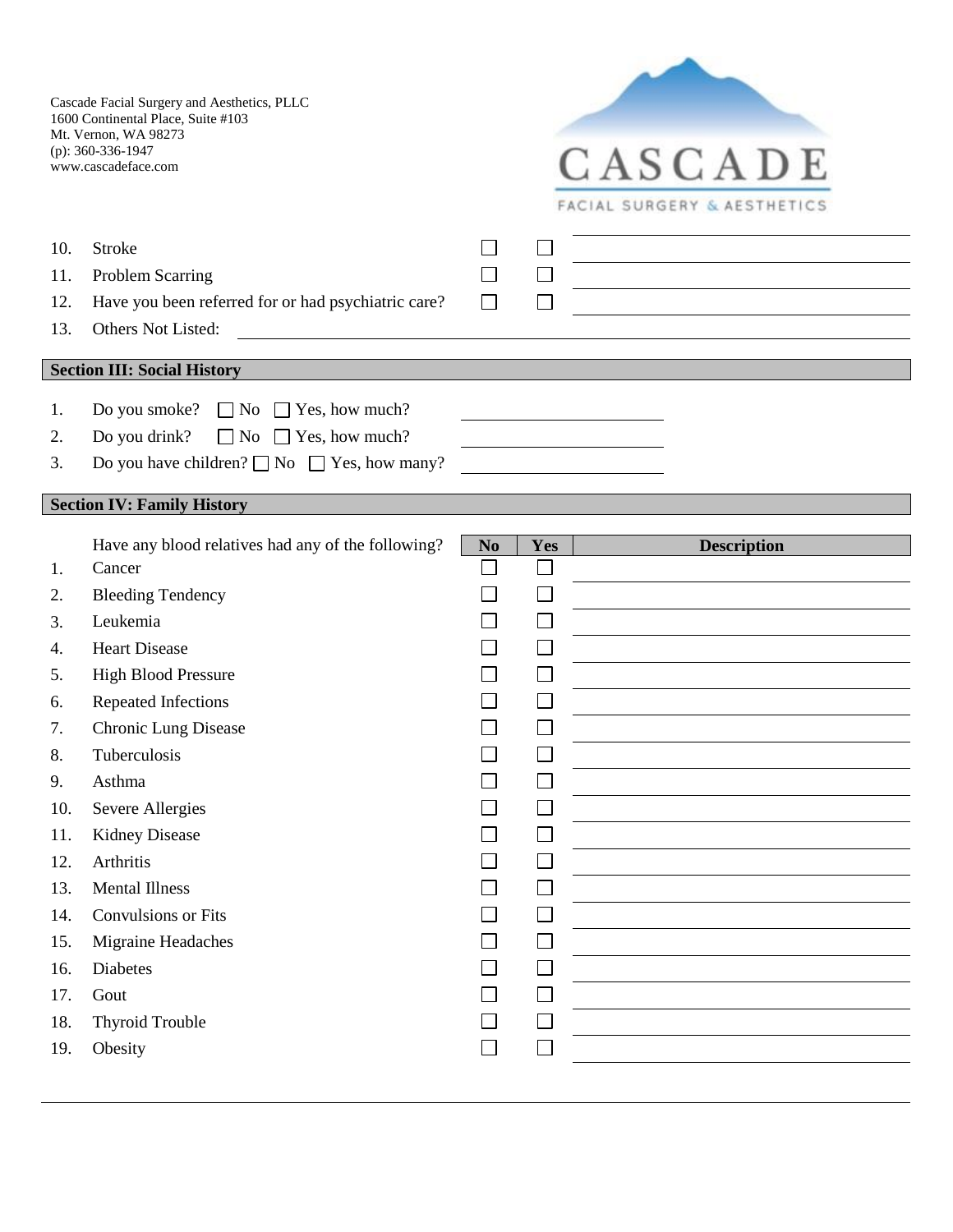

<u> 1980 - Johann Stoff, deutscher Stoffen und der Stoffen und der Stoffen und der Stoffen und der Stoffen und der</u>

#### **Section V: Medications**

Are you taking any medications, vitamins or herbal supplements?  $\Box$  No  $\Box$  Yes, please list:

#### **Section VI: Allergies and Sensitivities**

Are you allergic to any medications or local anesthesia?  $\Box$  No  $\Box$  Yes, please list:

I have read this questionnaire and disclosed my medical history to the best of my knowledge.

|  | Patient Signature: |
|--|--------------------|
|--|--------------------|

Pate: <u>Date:</u> Date: 2002.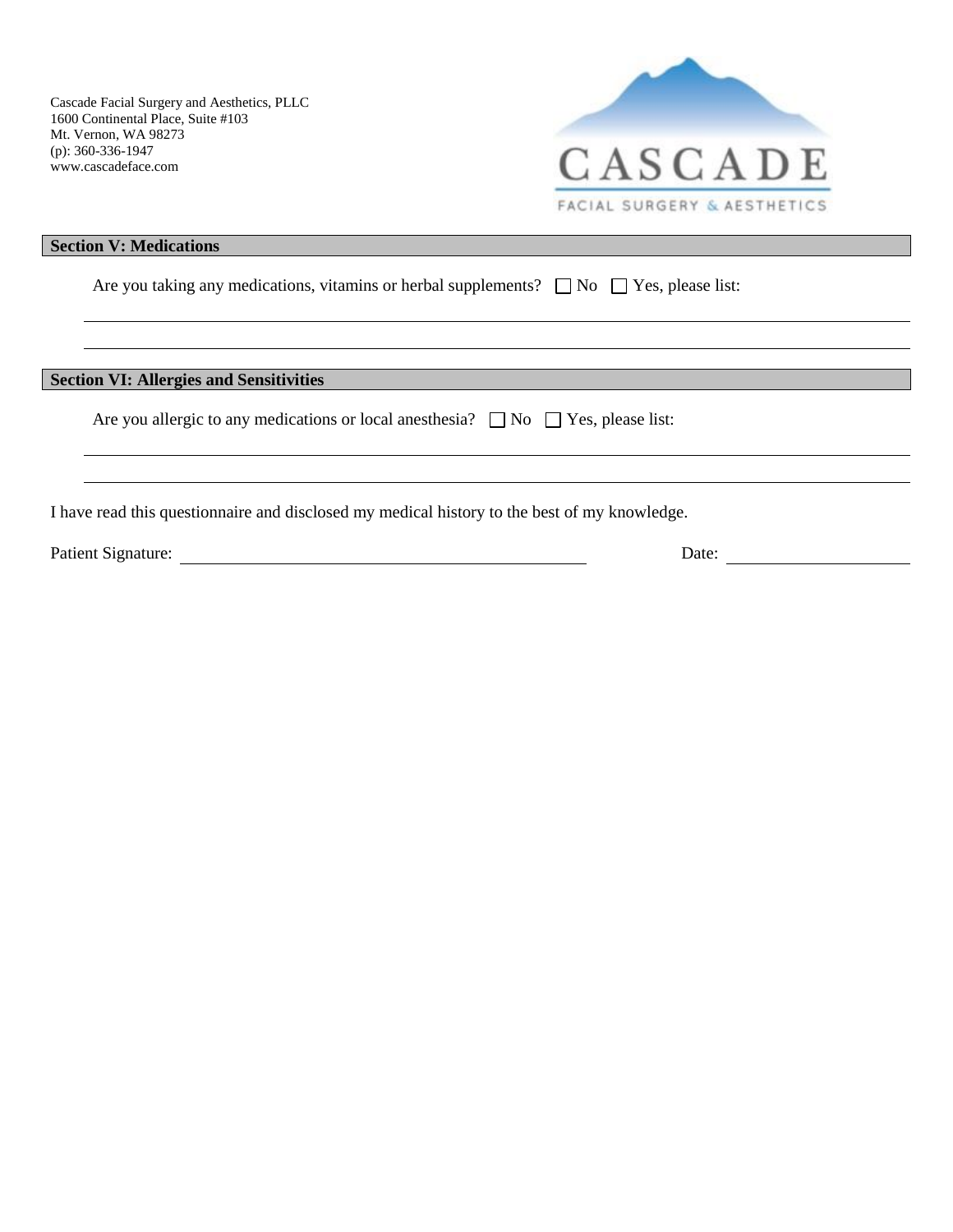

## Consent to Communicate

Patient Name: \_\_\_\_\_\_\_\_\_\_\_\_\_\_\_\_\_\_\_\_\_\_\_\_\_\_\_\_\_\_\_\_\_\_\_\_\_\_\_\_\_\_\_\_\_\_\_\_\_\_\_\_

Please mark the ways that you consent to us communicating with you:

| <b>Method</b>                                                         | Ok to Leave<br><b>Voicemail</b> | <b>Ok to Leave Message</b><br>with Another Person | <b>Preferred</b><br><b>Contact</b><br>Method(s) | <b>Best Time to</b><br>Call* |  |  |
|-----------------------------------------------------------------------|---------------------------------|---------------------------------------------------|-------------------------------------------------|------------------------------|--|--|
| Call Work Phone<br>$\mathsf{I}$                                       | $\Box$ Yes $\Box$ No            | $\Box$ Yes $\Box$ No                              |                                                 |                              |  |  |
| Call Cell Phone<br>$\mathbf{L}$                                       | $\Box$ Yes $\Box$ No            | $\Box$ Yes $\Box$ No                              |                                                 |                              |  |  |
| Call Home Phone<br>$\mathbf{I}$                                       | Yes    No                       | Yes    No                                         |                                                 |                              |  |  |
| Send Email<br>$\mathbf{1}$                                            |                                 | ٠                                                 |                                                 | ۰                            |  |  |
| <b>Email Appointment Reminders</b>                                    |                                 |                                                   |                                                 |                              |  |  |
| <b>Email Medical Information</b>                                      |                                 |                                                   |                                                 |                              |  |  |
| <b>Email Office Specials</b>                                          |                                 |                                                   |                                                 |                              |  |  |
| Send Regular Mail<br>$\mathbf{L}$                                     | ۰                               | $\blacksquare$                                    |                                                 | -                            |  |  |
| Mail to which Address: □ Home<br>Other (please list):<br>$\mathbf{L}$ |                                 |                                                   |                                                 |                              |  |  |
| Send Text Message - if so, list cell carrier:<br>$\mathbf{L}$<br>۰    |                                 |                                                   |                                                 |                              |  |  |
| <b>Text Appointment Reminders</b>                                     |                                 |                                                   |                                                 |                              |  |  |
| <b>Text Office Specials</b>                                           |                                 |                                                   |                                                 |                              |  |  |

\*Best Time to Call Examples: morning, afternoon, daytime, evening, emergency only, do not call, or do not leave a message

If it's ok to leave a message with another person, please list them:

| <b>Name</b> | <b>DOB</b> | <b>Relationship</b> | <b>OK to Release</b><br><b>Results</b> | <b>Any Comments</b> |
|-------------|------------|---------------------|----------------------------------------|---------------------|
|             |            |                     | $\bigcap$ Yes $\bigcap$ No             |                     |
|             |            |                     | $\square$ No<br>□Yes 」                 |                     |

Signature: Date: